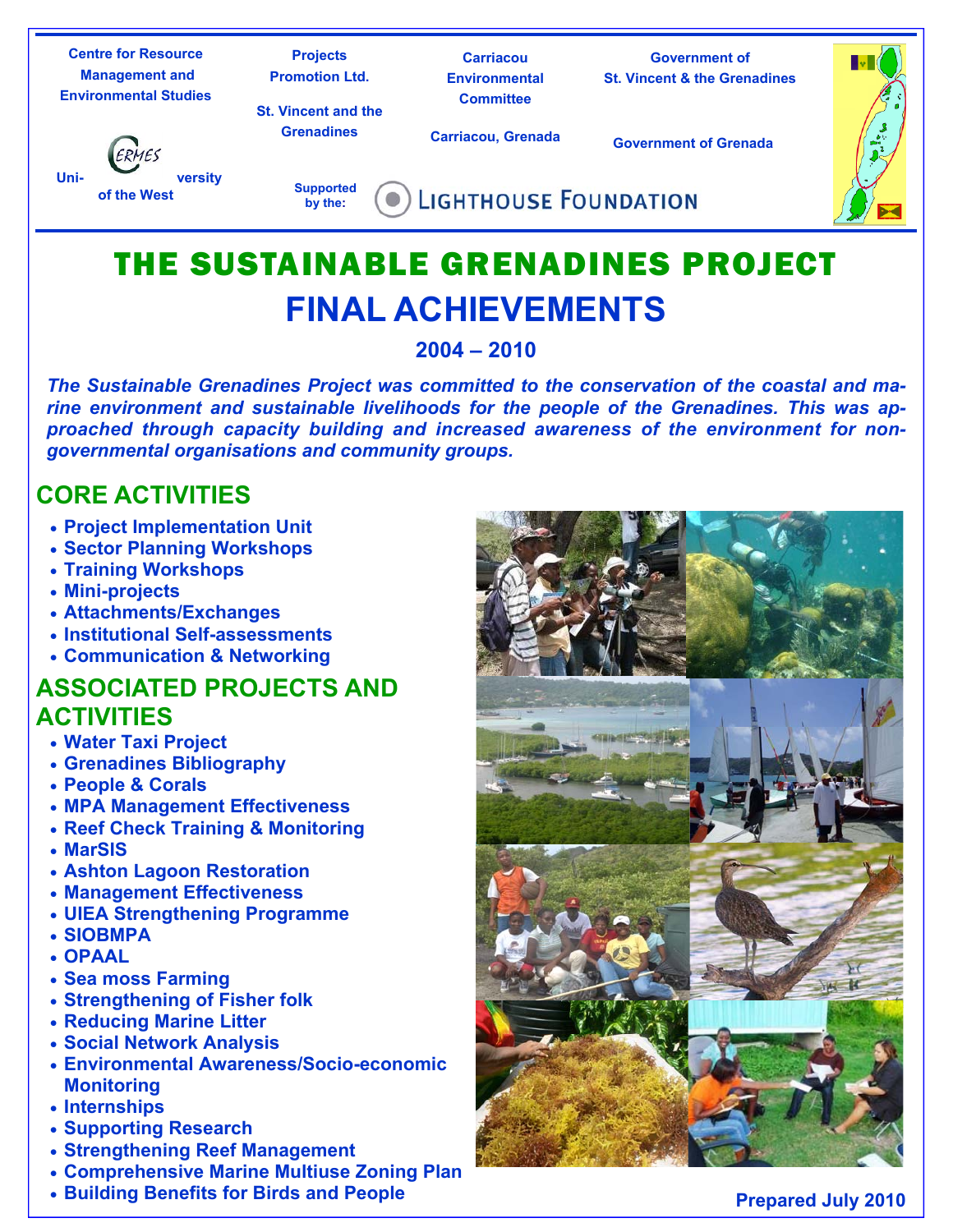# *VISION STATEMENT FOR THE GRENADINES*

*We see the Grenadines as a place comprising sustainable livelihoods with equity for the people through good governance, optimal utilisation and conservation of resources and enhancement of human capacity (empowerment) using participatory integrated sustainable development processes.*

Prepared by Grenadines stakeholders in the Phase 1 planning process

The Sustainable Grenadines Project was based on the idea that in the Grenadines, civil society partners are the least able to participate in bringing about change that is equitable and lasting. The project therefore focused on strengthening civil society so that it can better play its role. The project placed emphasis on the conservation of biological diversity especially through its associated project activities. The achievements of the project are highlighted below.

# **CORE ACTIVITIES**

#### **Project Implementation Unit**

The Project Implementation Unit was established with two staff in Union Island. Its purposes are: (1) to implement core activities and (2) to pursue funding for and facilitate implementation of associated projects.

# **Sector Planning Workshops**

Sector planning workshops brought together stakeholders around a common interest or theme, to share their ideas and discuss the way forward. They have been a catalyst for the development of project proposals and associated projects.

- **There have been six workshops on regattas, water taxis operators, green schools, green hotels, fishing, Grenadines as a World Heritage Site.**
- **Over 100 participants from across the islands have taken part in these workshops.**



#### **Training Workshops**

The numerous Grenadines non-governmental organizations (NGOs), community-based organizations (CBOs) and social groups are eager to make a difference but are uncertain what to do to ensure their organizations are functional and have an impact. SusGren provided training to help them.

- **There have been 12 training workshops with approximately 341 participants,**
- **Training has been offered in leadership, record keeping, office procedures, basic accounting, conflict management, negotiation skills, proposal writing, effective communication skills, team building, empowerment, strategic planning and visioning, plant identification.**

#### **Mini-projects**

Mini-projects provided small NGOs, or groups of NGOs, the opportunity to implement a small project, valued at about US\$2,000. This component was a means to achieve visible outputs in many islands while building the capacity of the groups in project implementation.

- **There have been 16 mini-projects in five of the Grenadine islands,**
- **The projects focused on coastal/beach enhancement, fishing skills, community enhancement and spelling,**
- **Four school clubs, nine NGOs/CBOs and one government agency implemented the projects.**

Some mini-projects were pioneer efforts: The Petite Martinique Island/Village Signs Project provided the first signs on the island while follow-up to enhancement of Diablo Beach in Union Island aims at its designation as a National Park.



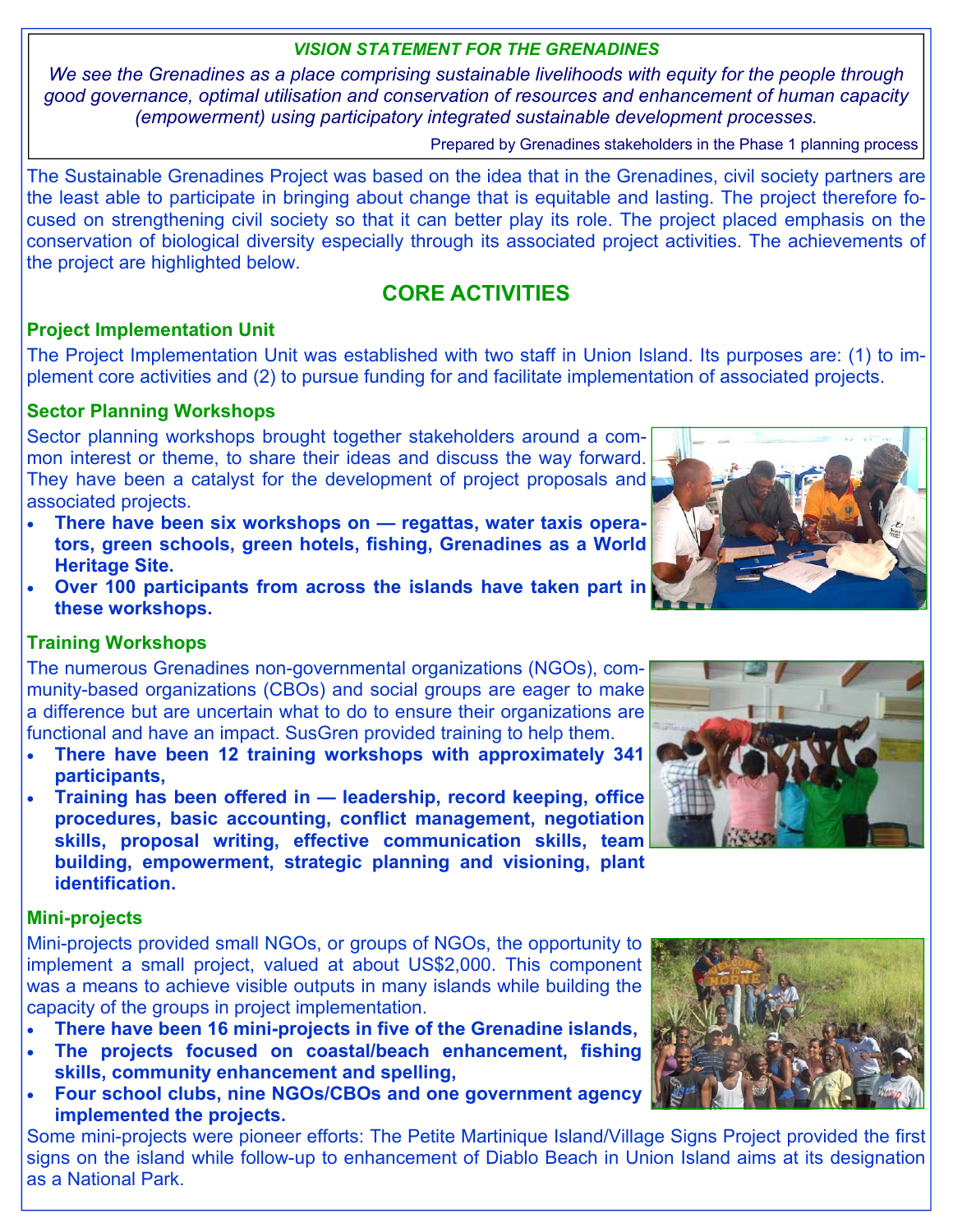#### **Attachments/Exchanges**

Attachments and exchanges promoted learning-by-doing and exposed members of active NGOs to best practices in the region.

- **Seventeen persons from ten NGOs have benefited from attachments,**
- **The attachments were sailing instruction, heritage park development, water taxi association strengthening, nature trail development, MPA monitoring, NGO development, strengthening and NGO leadership, seamoss farming, processing and marketing and Reef Check eco-diver training.**

# **Institutional Self-Assessments**

The Project adapted The Nature Conservancy's (TNC) NGO Institutional Self-Assessment Tool (ISA) to the Grenadines. They have informed the strategic development of training workshops for capacity building. TNC was a primary supporter of this effort.

• **Institutional Self-Assessments have been completed for 11 NGOs.** 

# **Communications/Networking**

SusGren fostered linkages among Grenadines stakeholders to increase awareness of the project and its aims.

- **There have been 21 quarterly newsletters.**
- **The project's e-group has a membership of 228 persons.**
- **Project reports/publications are available at the project's website.**
- **The project has been promoted (radio, television, newspapers, magazines) in both countries.**
- **Project awareness signs were erected.**

# **ASSOCIATED PROJECTS AND ACTIVITIES**

The Sustainable Grenadines Project has partnered with local, regional and international organizations to bring associated projects to the Grenadines and increase the total value of the Project beyond the funding provided by The Lighthouse Foundation. Over 10 projects have been initiated and most completed. Sus-Gren's role has ranged from full implementation to facilitating projects of other agencies.

# **Water Taxi Project**

The Water Taxi Project addressed aspects of the daily operation of water taxis and especially their potential to negatively impact the environment. It strengthened the capacity of water taxi operators to act as environmental stewards while earning a livelihood on the sea. The project was funded by The Global Environment Facility Small Grant Fund (GEF/SGF) and The European Union (through Counterpart Caribbean). It was implemented by the Carriacou Environmental Committee with the Southern Grenadines Water Taxi Association and the Carriacou and Petite Martinique Water Taxi Association.



- Water taxi operators were trained in green boat operations, en**vironmental stewardship and safety at sea.**
- **Two water taxi associations were provided with office space and equipment.**
- **Water taxi association members were trained in leadership, record keeping, office procedures and basic accounting, conflict management and negotiation skills.**
- **About 362 persons received training.**

# **Grenadines bibliography**

Information on the environment, sustainable development, culture and anthropology of the Grenadine islands was widely scattered. Grenadine Islanders often found it difficult to access the information needed to make informed decisions about their own development. This project compiled this information to make it easily accessible to local community. The project was funded by CERMES and The Lighthouse Foundation.

- **'Annotated Bibliographic Information on the Grenadines' was produced in booklet and CD form.**
- **Version 4 of the bibliography has been produced.**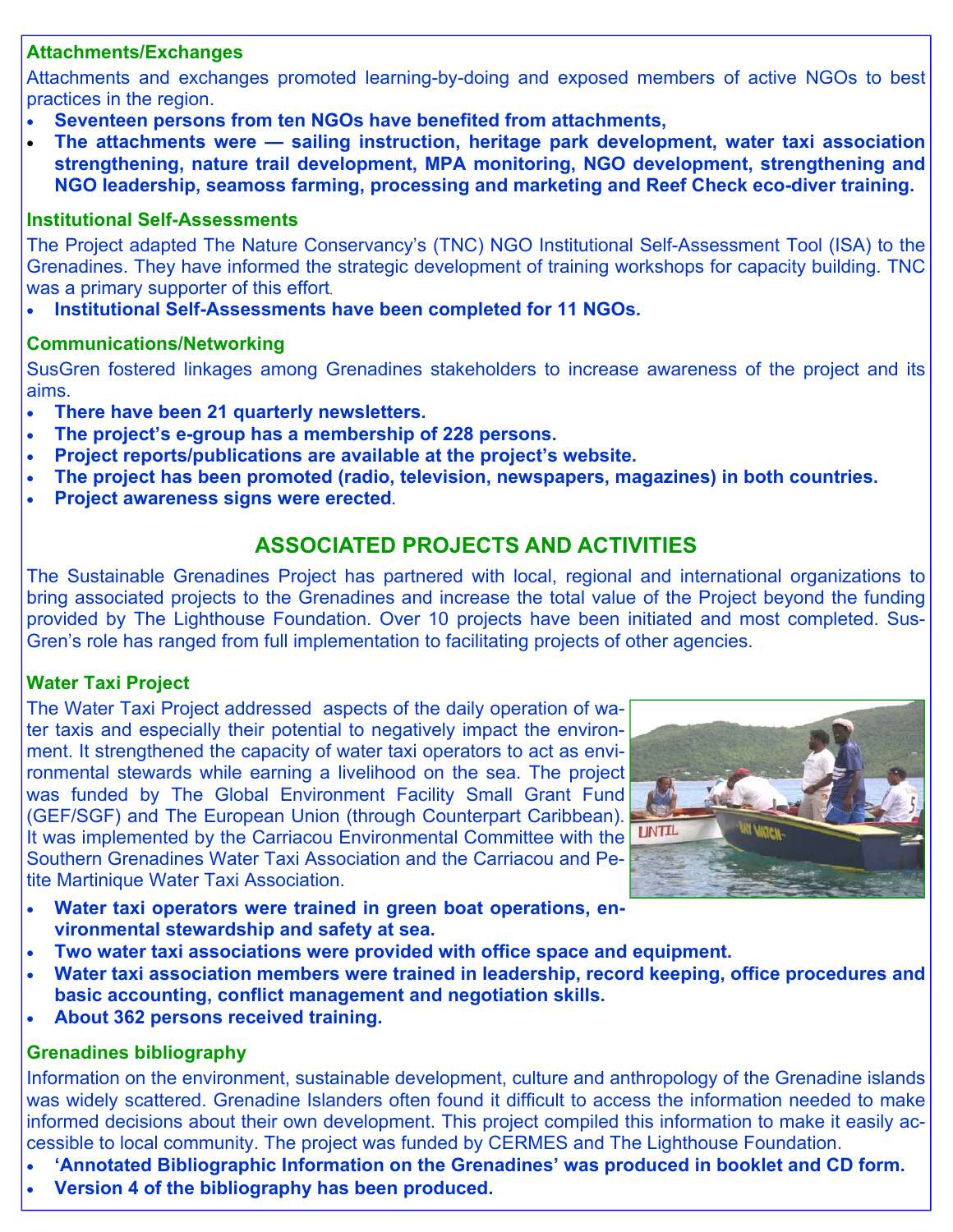# **People and Corals Project**

This project promoted coral reef conservation throughout the Grenadine islands through the introduction coral reef conservation concepts and approaches in primary schools. The project was funded by National Fish and Wildlife Foundation, and the UNEP Caribbean Environmental Programme, Jamaica.

- **Each of the 18 schools received 25 copies of the 'People and Corals' workbook.**
- **Twenty-four teachers from across the Grenadines and the main islands were trained to use the workbook and were briefed about environmental education.**

#### **Reef Check Training and Monitoring**

Reef Check is part of the global initiative to monitor the health of coral reefs in areas of limited economic resources. The reef sites in the Grenadines are monitored bi-annually. The project is funded by Reef Check.

- **Divers in St. Vincent, Mustique and Union Island were trained in Reef Check methodology.**
- **Ten sites in the Grenadines are being monitored.**

#### **Grenadines Marine Resource and Space-use Information System (MarSIS)**

The Grenadines Marine Resource and Space-use Information System (MarSIS) is a marine spatial mapping database that was created in order to provide a wider information base to allow for a more holistic and informed decision-making process between the countries of Grenada and St. Vincent and the Grenadines. This project has been undertaken by PhD student, Ms Kimberly Baldwin, and funded by UWI, Lighthouse/ SusGren, TNC, PADI AWARE, Mustique Company. Some of the outputs include:

- **An inventory of various marine habitats, space-use patterns, resource users, coastal infrastructure, sensitive biological and**
- **heritage areas, areas of threat (all available in ARCGIS and Google Earth formats),**
- **Project information can be found on the MarSIS website www.grenadinesmarsis.com**

#### **Ashton Lagoon Restoration**

The project aimed to restore and ensure sustainable use of the Ashton Lagoon area. Key stakeholders met at the Ashton Lagoon Restoration Project planning workshop to develop the 'Ashton Lagoon Restoration and Union Island Sustainable Tourism Project' and an internet discussion group — the 'Friends of Ashton Lagoon'. The project was implemented by the Society for the Conservation and Study of Caribbean Birds (SCSCB) in collaboration with SusGren and CERMES.

- **Production and distribution of bird cards, mangrove booklets and SCSCB field guides,**
- **Distribution of binoculars and bird watching books from SCSCB,**
- **An awareness brochure on Ashton Lagoon.**

#### **MPA Management Effectiveness**

This was part of a regional initiative of CERMES, funded by the National Oceanic and Atmospheric Administration (NOAA). It evaluated marine protected area (MPA) management at three MPAs one of which was the Tobago Cays Marine Park (TCMP). Stakeholders at the 2005 workshop entitled 'Enhancing the management effectiveness of the TCMP' committed to implementing activities to improve the effectiveness of management. A follow-up activity was the adaptation of Negril MPA's Junior Rangers Programme to the TCMP.





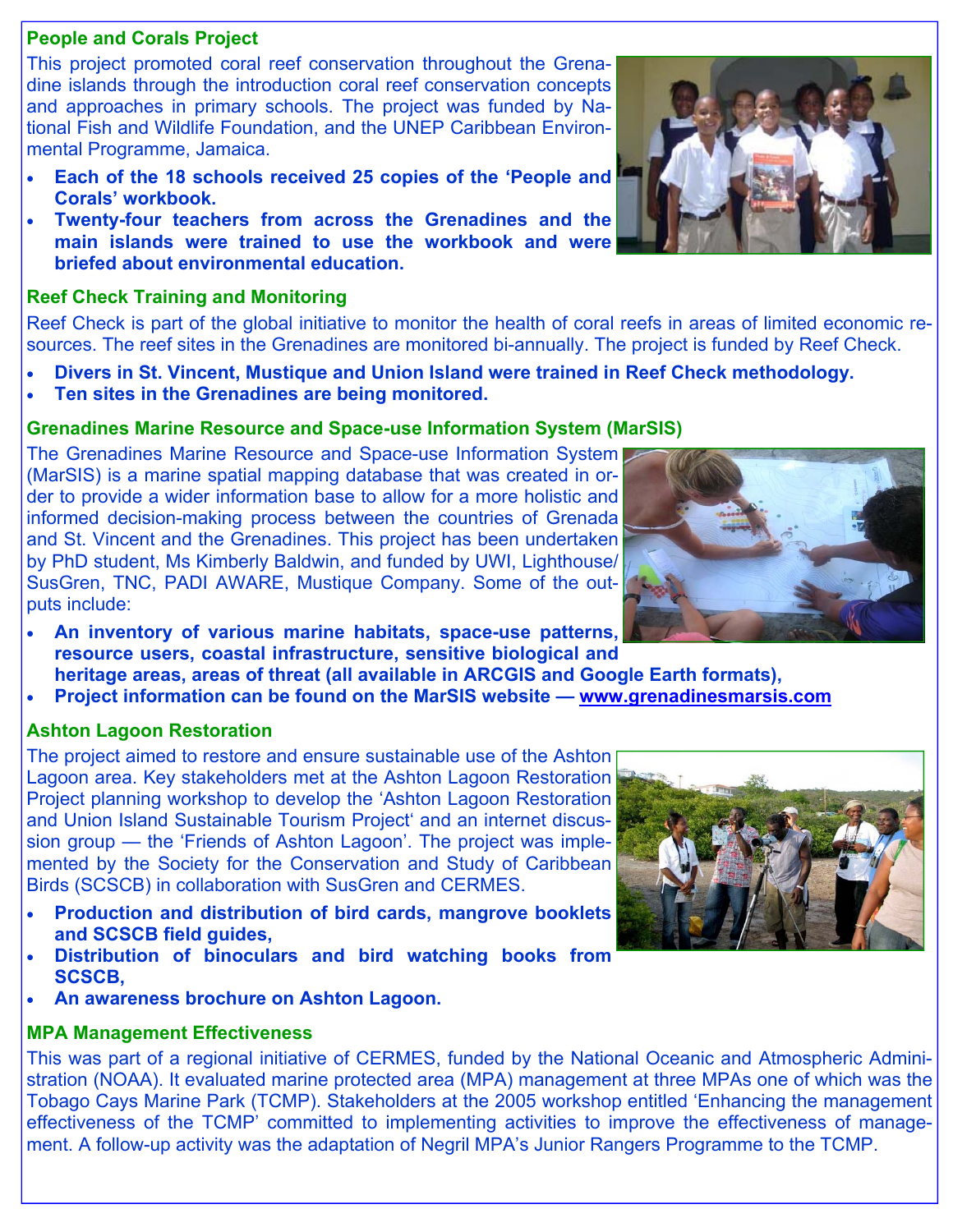# **GEF/SGP Capacity Strengthening Programme for the Union Island Environmental Attackers (UIEA)**

This project strengthened the capacity of the UIEA to undertake conservation and sustainable development projects through participatory approaches, increase public awareness and build consensus for action in addressing solid waste pollution from yachts and improve the management of marine environment by significantly reducing pollution from yachts.

- **Development and completion of the SocMon survey,**
- **Completion of an ISA of UIEA using TNC methodology,**
- **Water quality testing**
- **A two-day strategic planning workshop,**
- **Four workshops on effective communication, leadership, conflict management and human resource management,**
- **Four radio programmes with We FM station in St. Vincent,**
- **Quarterly clean-ups on Clifton Waterfront and various areas across the island,**
- **Completion of a management plan for Clifton Harbour and Union Island.**

# **Establishment of Sandy Island Oyster Bed (SIOB) MPA**

Carriacou officially launched the SIOB MPA on July 31<sup>st</sup> 2010. The 787 hectares park contains an extensive reef system with many types of corals, mangroves and seagrass beds. It also encompasses Sandy Island, a cultural landmark for the people of Carriacou and an important tourism amenity. The SIOB MPA will be managed by the SIOBMPA Co-Management Committee comprising key stakeholders. SusGren played an active and important role in developing the contracts, liaising with local groups, evaluating proposals and coordinating meetings.

#### **OECS Protected Areas and Associated Livelihoods Project (OPAAL)**

The OPAAL project seeks to conserve biodiversity of global importance by removing barriers to effective management of protected areas, and increasing civil society and private sector involvement in the planning, management and sustainable use of these areas. The OPAAL project for St. Vincent and the Grenadines focused on establishing the Tobago Cays Marine Park. SusGren has been a key facilitator through improving the operation and management structure of TCMP. The staff were involved in many of the activities, workshops and project developments. During the OPAAL project, TCMP was re-launched with a new vibrant management structure on December 2<sup>nd</sup> 2006. The TCMP can soon boast of its Interpretive Centre which will showcase aquaria with marine life found in the Cays.

# **Seamoss farming**

This project provided an opportunity for sustainable local livelihoods through seamoss mariculture and processing. It was funded by the National Marine Sanctuary Foundation and implemented by the Young Help Striders 4-H Club (Ashton, Union Island), SusGren and CERMES. The main outputs of this project were:

- **Training in seeding and establishment of two plots**
- **Community engagement in Ashton to sensitize the residents about seamoss farming,**
- **Liaison with SVG Fisheries Department for project support,**
- **Over 40 kg of dry seamoss was accumulated for sale at EC\$1320.00. Sale of live seamoss grossed EC\$100.00,**
- **Two seamoss plots currently established with Bayaleau Development Committee in Carriacou where over 25 kg dry weight of seamoss were harvested,**
- **Young Help Striders trials with seamoss products including seamoss ice cream, jam, and pudding,**





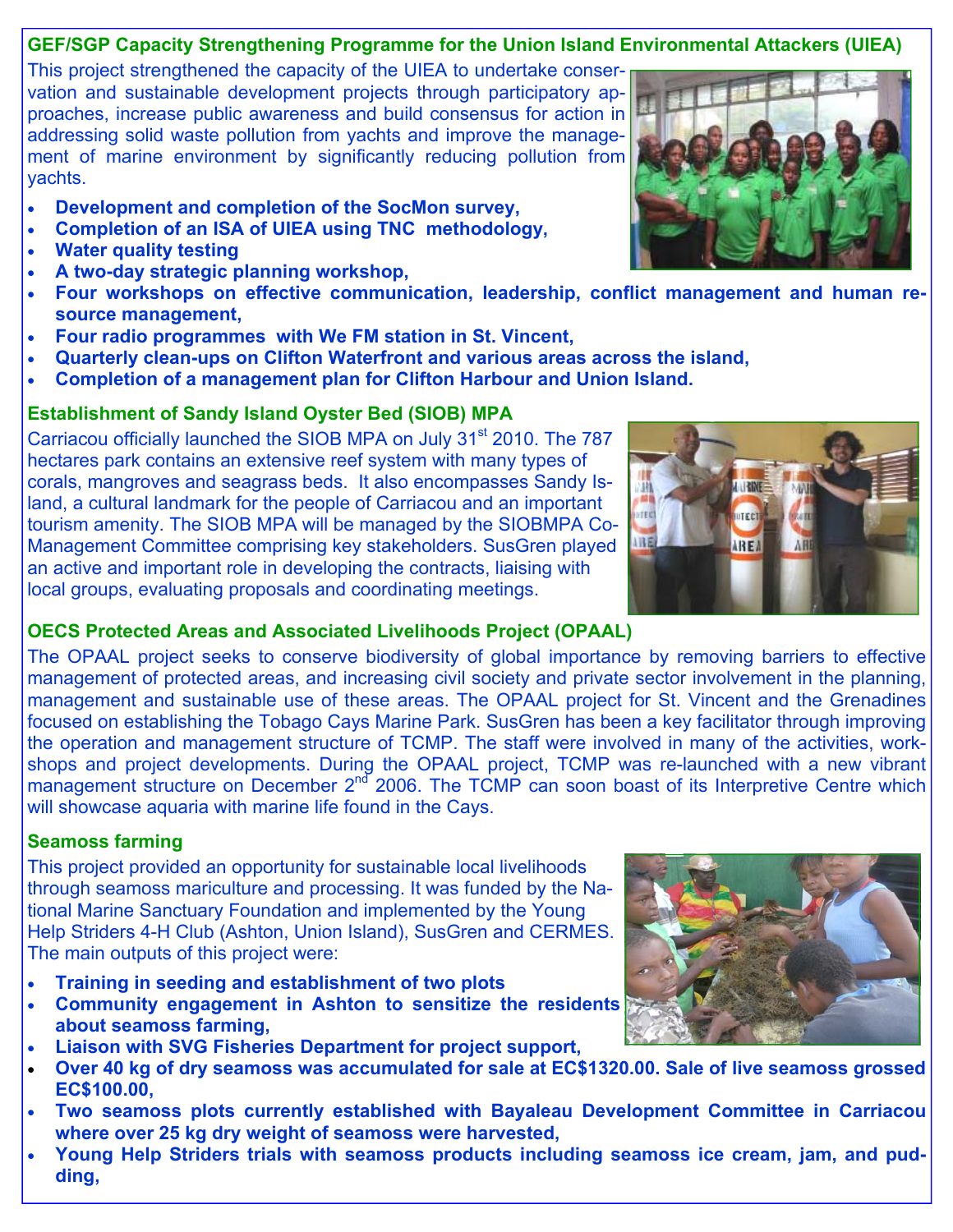# **Establishment of Ashton Multipurpose Cooperative (AMCO) - registered on December 9th 2010.**

# **Strengthening of the Fisher Folk Collaboration in the Grenadines**

SusGren obtained a CERMES MarGov project small grant to establish governance arrangements through which fisher folk collaboration can be strengthened in the Grenadines at a multi-island, transboundary (across islands and two nations) scale to address shared fisheries issues. Overall, the project will increase fisher capacity. It will enable Grenadines fishers to represent themselves at regional meetings and to gain skills through attachment with an established fisher folk organization. The project runs from November 2009 to October 2010.

- **Preliminary assessments of interests were conducted in Petit Martinique, Union Island, Canouan and Mayreau.**
- **Two meetings facilitated with the Union Island Fisher Folk Committee.**

# **Reducing Marine Litter in the Wider Caribbean: Developing and Implementing Best Waste Management Practices**

The objective of this project is to reduce the amount of marine litter released into waters of the Caribbean region in and around several high profile areas managed for ecosystem values. The project will take place in five countries: Bahamas, Belize, Jamaica, Grenada, St. Vincent and the Grenadines. The grant for each island is US\$20,000. Three of the recommendations of the UNEP-CEP report "Marine Litter in the Wider Caribbean: A Regional Overview and Action Plan" will be put into action by using regional and local resources to train local community groups to implement education campaigns, establish litter warden programs, and share regional best litter management practices in the respective communities. The project began in August 26<sup>th</sup>, 2009 and is expected to end in July 31<sup>st</sup>, 2011. It is funded by UNEP/CEP.

#### **Social Network Analysis**

To better understand the stakeholder environment as a precursor to undertaking efforts at enhancing social capital, relationships among stakeholder organisations were examined using social network analysis (SNA). SNA was used at the beginning of the Sustainable Grenadines Project (2005) to analyse the relationships among stakeholder organisations such as the government agencies, non-governmental organisations, schools and businesses within St. Vincent, Grenada and the seven inhabited Grenadine islands (Bequia, Mustique, Canouan, Mayreau, Union Island, Petit Martinique and Carriacou). A reassessment survey was conducted at the end of the project to determine changes.

# **Environmental awareness/socio-economic monitoring**

The social and economic conditions and environmental awareness of people in the Grenadines was assessed at the beginning of the Project and has recently been reassessed. The aim of this survey was to ascertain the extent of the people's awareness and knowledge about the environment within the seven selected Grenadine Islands and to see what changes had taken place during the life of SusGren.

#### I**nternships with SusGren**

SusGren has past and internships commitments with various organisations (national and international).

- Ms. Julia Naundorf worked with SusGren to develop a beach and coastal clean-up programme across the Grenadines. Julia's internship which began in 2006 was arranged through The Christian-Albrechts University, Kiel, Germany.
- Ms. Patrice Forget is currently working as an Administrative Assistant at the Sustainable Grenadines Project's Office. She is attached to SusGren through the YES programme of St. Vincent. Patrice's internship began in September 2008.

The Canadian Youth Internship Program funded by the Canadian International Development Agency (CIDA) has placed a number of interns with SusGren and is committed to continuing this for the next two years:



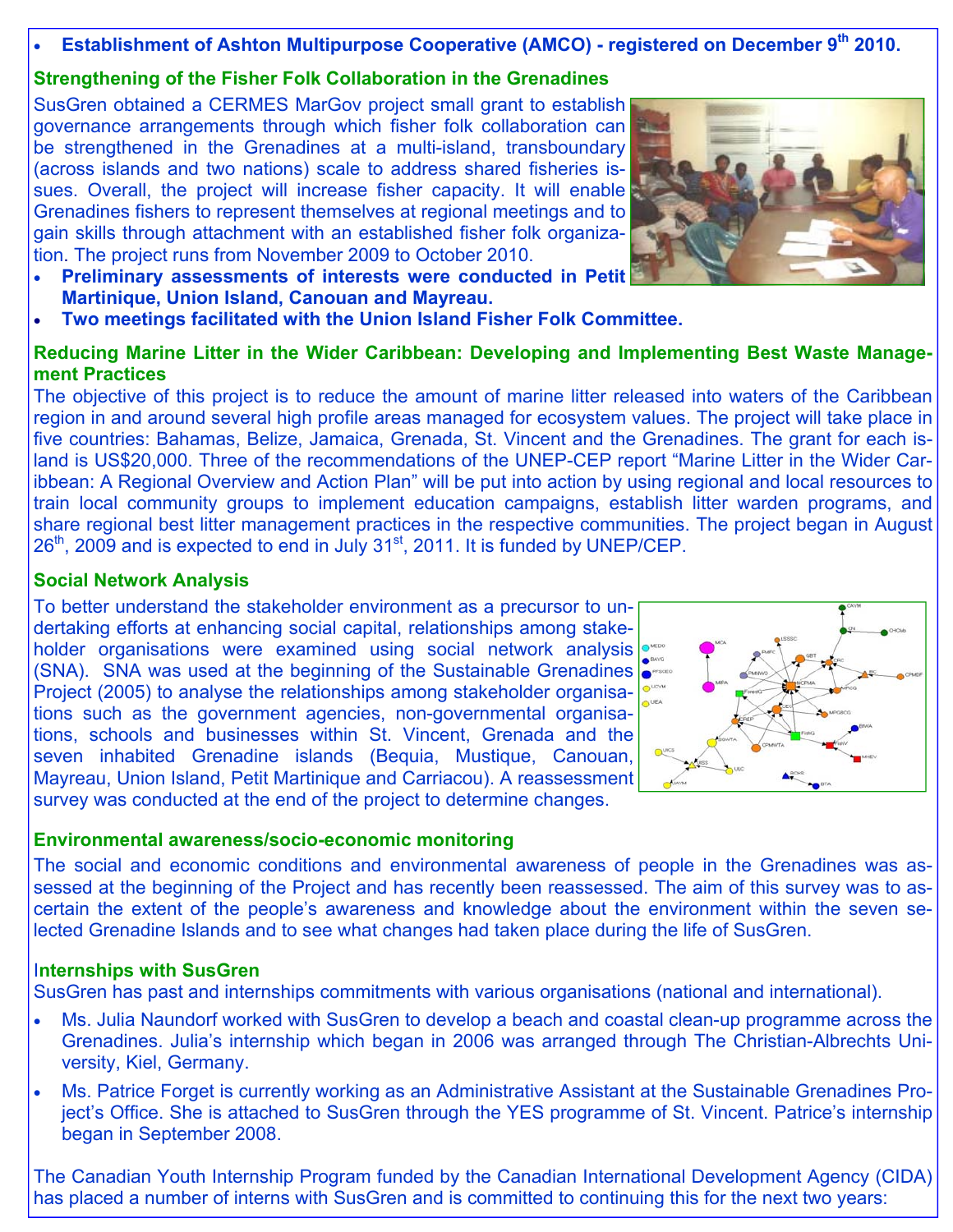- Ms. Tara Sawatsky worked as a MPA Management Plan Assistant in Carriacou. She assisted with reviving the Carriacou Environmental Committee and advancing the development of the SIOBMPA. Tara's internship which began in September 2008 was arranged through the Marine Affairs Programme, Dalhousie University, Canada.
- Ms. Krista Kavanaugh worked closely with the 4H club in Union Island and also assisted in the preparation of the NGO operational manual. Krista's internship which began in July 2008 was arranged through the Coady International Institute.
- Mr. Rob Rankin is currently working as a Sustainability Development and Livelihoods Facilitator in Union Island. He is working with organizations to increase their organizational capacity for environmental sustainability, assisting groups with transitioning of their livelihood initiatives into businesses and assisting with the facilitation of awareness programs and international environmental day initiatives in the Grenadines. Rob's internship was arranged through the Coady International Institute.
- Mr. Neil Ladell is working as MPA Facilitator in Carriacou. He is assisting partner organizations with implementing the priority management plan actions for the SIOBMPA. He will assist in the coordination, networking and implementation of the plan. Neil's internship was arranged through the Coady International Institute.
- Ms. Robin Ramdeen is currently working as a Sustainable Development and Livelihoods Facilitator with SusGren, NGOs and Community Groups to implement procedures and policies for greater efficiency in all functional managerial, accounting and administrative areas of NGO organisations. Robin's internship which began in June 2008 was arranged through the Marine Affairs Programme, Dalhousie University.
- Ms. Katherine Card is working as a Capacity Development Officer with SusGren, NGOs and NGOs and Community Groups to develop procedures and policies for greater efficiency in all functional areas in organisations such as meetings, financial accounting and reporting, and interpersonal and public relations. Katherine's internship which began in July 2010 was arranged through the Marine Affairs Programme, Dalhousie University.

#### **Activities facilitated or supported**

- CEHI water conservation and harvesting
- UNESCO indigenous plant inventory and training workshop
- **The Vincy Nature Show**
- West Indian Whistling Duck and Wetlands Conservation Project (WIWD/WCP)

#### **Supporting Research**

Nine CERMES students have conducted their MSc research in the Grenadines between 2005 and 2010 adding to the knowledge base available for sustainable development:

- Water taxi livelihoods (Alexcia Cooke, 2005),
- Environmentally friendly boat practices (Dominique Lizama, 2005),
- TCMP co-management (Bertha Simmons, 2005),
- Environmental legislation (Indira Mattai, 2006),
- Environmental practices in the accommodation sector (Christine George, 2006),
- Fisheries livelihoods (Tanya Staskiewicz, 2006),
- Fisheries socio-economic profiling (David Gill, 2006),
- Land-based sources of pollution (Eugene Williams, 2006),
- Vulnerability and Adaptation Capacity to Climate Change Impact on livelihoods in Union Island (Michelle Fernandez - 2010)